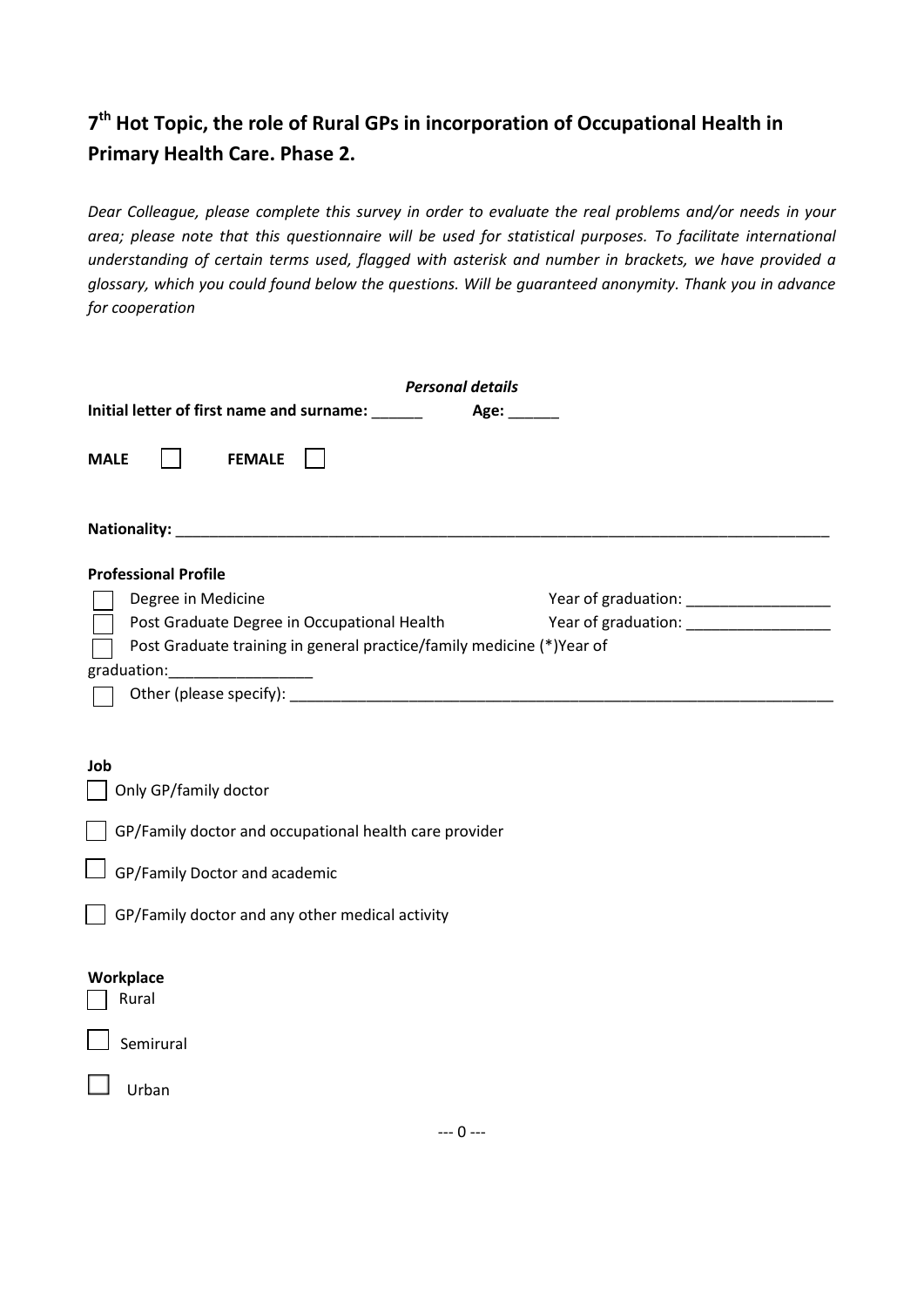|    | Is workers' health surveillance $(1^*)$ mandatory by law in your country?<br><b>YES</b><br><b>NO</b>                                                                               | Not for all workers |
|----|------------------------------------------------------------------------------------------------------------------------------------------------------------------------------------|---------------------|
|    | 2) Is it mandatory to report $(2^*)$ occupational diseases in your country?<br><b>YES</b><br><b>NO</b>                                                                             | Not for all         |
| 3) | In any case, who makes a report of occupational disease in your country?<br>Any Doctor<br>Only Occupational Health Physician<br>Other (specify) __________________<br>I don't know |                     |
|    | 4) Is there in your country a Governmental Organization/agency dealing with occupational diseases /<br>accidents compensation?<br><b>YES</b>                                       | NO                  |
|    | 5) How did you learn about OH and safety?<br>Undergrad                                                                                                                             | Post grad           |
|    | 6) If you learnt about OH during your undergraduate period, how much Occupational Health did you<br>study at the University?                                                       |                     |
|    | 10 to 20h hours<br>4 to 10 hours                                                                                                                                                   | More than 20        |
| 7) | How many years have you been working as GP?                                                                                                                                        |                     |
|    | 6 to 10 years<br>1 to 5 years                                                                                                                                                      | More than 10        |
| 8) | From 1 to 4, how you perceive your level of knowledge in occupational medicine on these 3 main<br>tasks and your capacity of taking action on matter? (1 lower value, 4 highest)   |                     |
|    | Definition of prevention measures (3*)<br>1<br>a)                                                                                                                                  | 2<br>3<br>4         |
|    | <b>Diagnosis of occupational disease</b><br>b)                                                                                                                                     |                     |
|    | Therapy of occupational disease<br>C)                                                                                                                                              | 3<br>2              |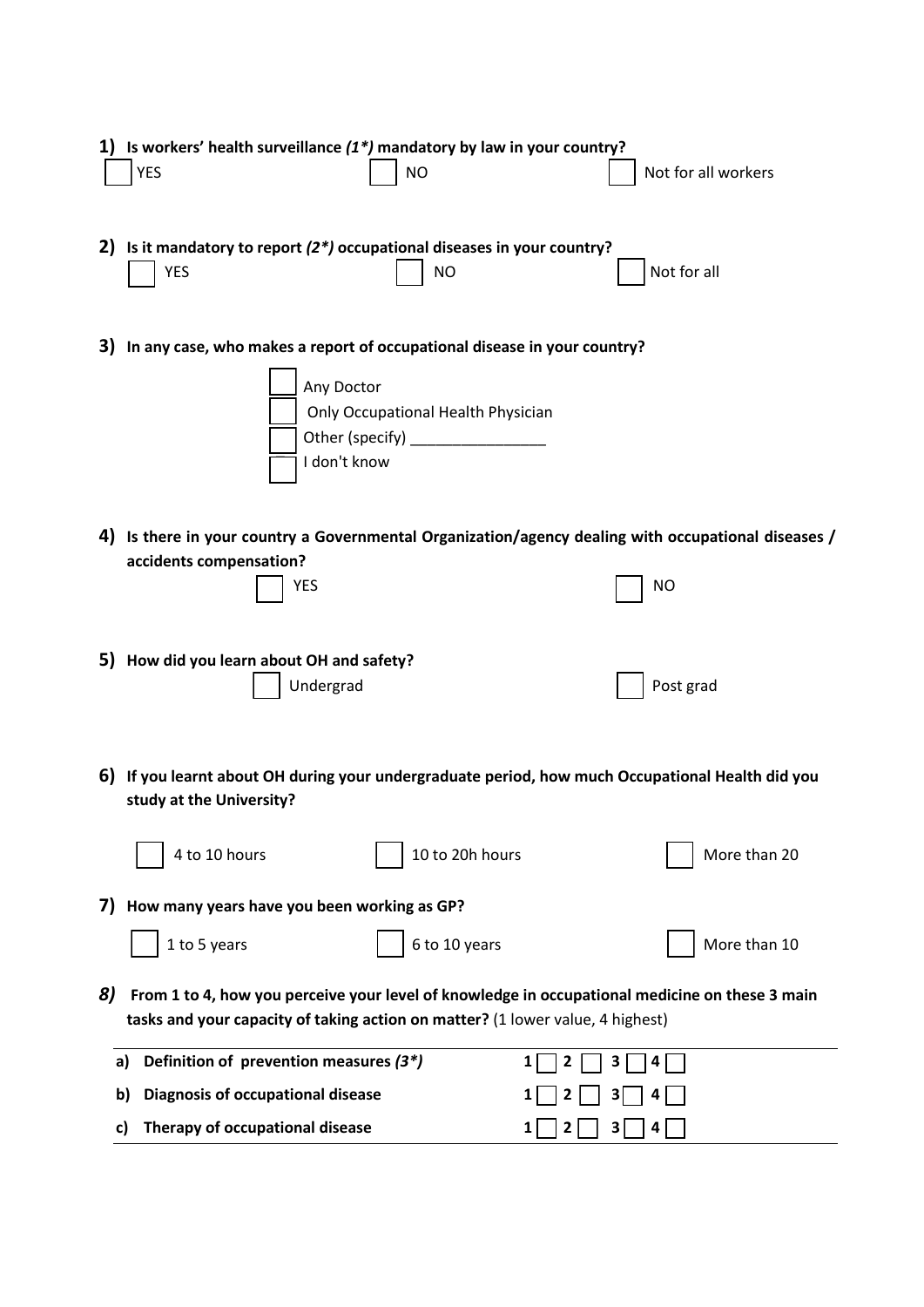| 9) | From 1 to 4, how you perceive your level of knowledge in rural medicine on these 3 main tasks and<br>your capacity of taking action on matter? (1 lower value, 4 highest)                                          |              |                                            |                          |
|----|--------------------------------------------------------------------------------------------------------------------------------------------------------------------------------------------------------------------|--------------|--------------------------------------------|--------------------------|
| a) | Definition of prevention measures                                                                                                                                                                                  |              | $\mathbf{1}$<br>$\overline{2}$<br>3<br>4   |                          |
| b) | Health promotion $(4^*)$                                                                                                                                                                                           |              | $\overline{2}$<br>3 <sup>1</sup><br>1<br>4 |                          |
| c) | Reaching disadvantaged population subgroups                                                                                                                                                                        |              | 2 <sup>1</sup><br>3 <sup>1</sup><br>1<br>4 |                          |
|    | 10) From 1 to 4, how would you rate your experience in the field of occupational health?<br>$(1 = nothing, 2 = poor, 3 = good, 4 = high)$<br>1                                                                     | $\mathbf{2}$ | 3                                          | 4                        |
|    | 11) Have you participated in educational events on occupational health?<br><b>YES</b>                                                                                                                              | NO           |                                            | I haven't had the chance |
|    | 12) From 1 to 4, how important do you feel that periodical regular training in the field of occupational<br>health is?<br>$(1 = non important, 2 = little, 3 = somewhat, 4 = a lot)$                               |              |                                            |                          |
|    | $\mathbf{1}$                                                                                                                                                                                                       | $\mathbf{2}$ | 3                                          | 4 <sup>1</sup>           |
|    | 13) From 1 to 4, how important do you feel that regular training in rural health/practice is?<br>$(1 = non important, 2 = little, 3 = somewhat, 4 = a lot)$                                                        |              |                                            |                          |
|    | $1\vert$                                                                                                                                                                                                           | 2            | 3                                          | 4                        |
|    | 14) From 1 to 4, how important is the intervention of a doctor at the workplace to promote<br>prevention?<br>$(1 = non important; 2 = little, 3 = somewhat, 4 = a lot)$                                            |              |                                            |                          |
|    | $1\vert$                                                                                                                                                                                                           | 21           | 3                                          | 41                       |
|    |                                                                                                                                                                                                                    |              |                                            |                          |
|    | For all following questions, you can chose more than one answer                                                                                                                                                    |              |                                            |                          |
|    | 15) If it was possible, what do you recommend to GPs to do to increase workers 'coverage (5*)?<br><b>Educational events to GPs</b><br>1.<br>Health surveillance (periodical physical examination of workers)<br>2. |              |                                            |                          |
|    | Workplace inspection (6*)<br>3.                                                                                                                                                                                    |              |                                            |                          |

- 2. Health surveillance (periodical physical examination of workers)
- 3. Workplace inspection *(6\*)*
- 4. Other (please specify)\_\_\_\_\_\_